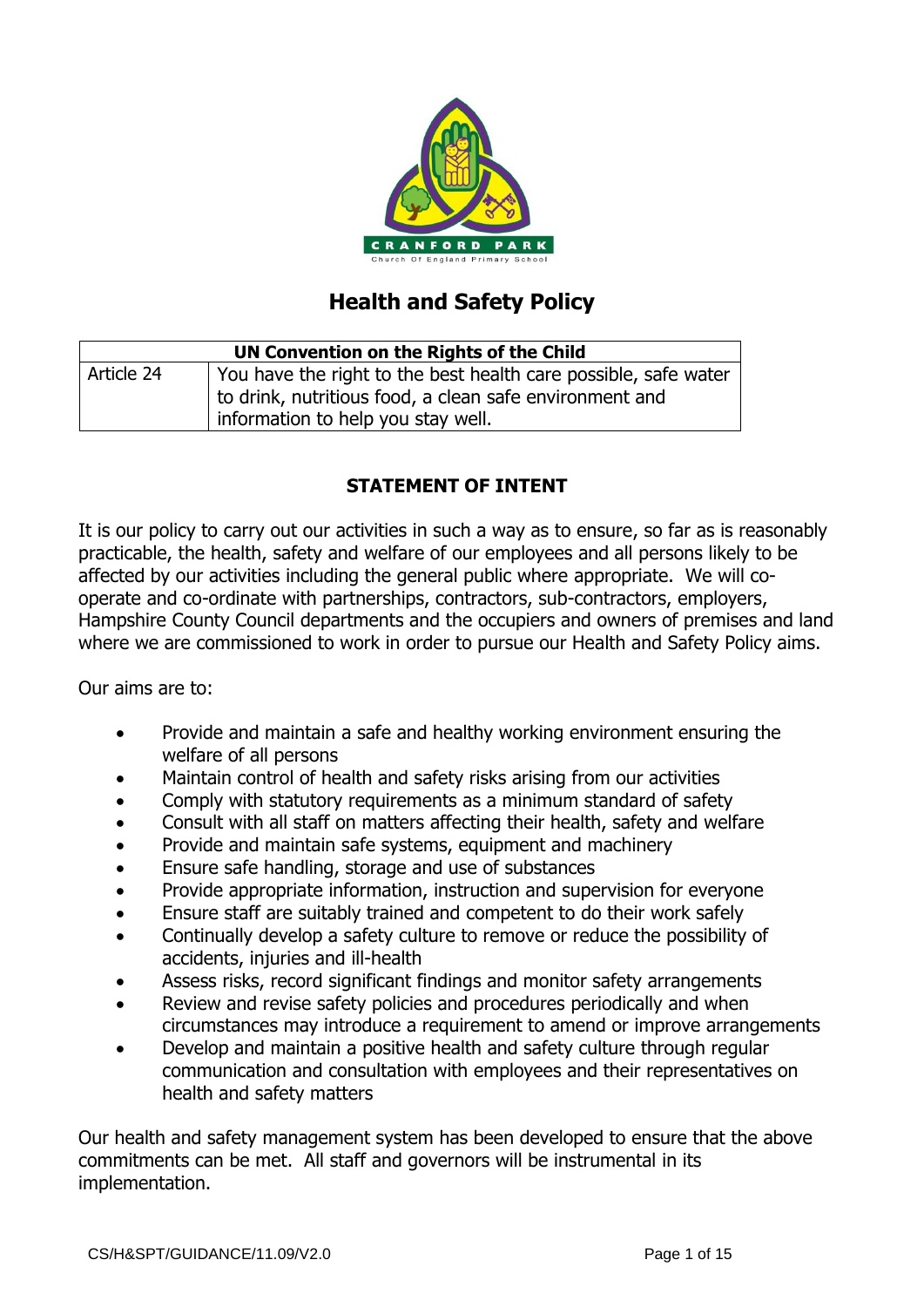## **ORGANISATION**

## **Employer Responsibility**

The overall responsibility for health and safety at Cranford Park CE Primary School is held by Hampshire County Council who will:

- Ensure that health and safety has a high profile
- Ensure adequate resources for health and safety are made available
- Consult and advise staff regarding health and safety requirements & arrangements
- Periodically monitor and review local health and safety arrangements

## **Responsible Manager**

The responsible manager for the premises is the Headteacher who will act to:

- Develop a safety culture throughout the school
- Consult staff and provide information, training and instruction so that staff are able to perform their various tasks safely and effectively
- Assess and control risk on the premises as part of everyday management
- Ensure a safe and healthy environment and provide suitable welfare facilities
- Make operational decisions regarding health and safety
- Ensure periodic safety tours and inspections are carried out
- Ensure significant hazards are assessed and risks are managed to prevent harm
- Ensure staff are aware of their health and safety responsibilities
- Periodically update governing bodies on safety issues as appropriate
- Produce, monitor and periodically review all local safety policies and procedures

# **All Staff (including volunteers)**

All staff have a statutory obligation to co-operate with the requirements of this policy and to take care of their own health and safety and that of others affected by their activities by:

- Supporting the school health and safety arrangements
- Ensuring their own work area remains safe at all times
- Not interfering with health and safety arrangements or misusing equipment
- Complying with all safety procedures, whether written or verbally advised, for their own protection and the protection of those who may be affected by their actions
- Reporting safety concerns to their staff representative or other appropriate person
- Reporting any incident that has led, or could have led to damage or injury
- Assisting in investigations due to accidents, dangerous occurrences or near-misses
- Not acting or omitting to act in any way that may cause harm or ill-health to others

## **Caretakers/Site Managers**

The caretaker/site managers are responsible for undertaking a wide range of typical health and safety related duties on behalf of, and under the direction of the responsible manager. He/she is to work within the parameters of any provided training and in accordance with risk assessments and the on-site safe working practices. He/she is to work within their level of competence and seek appropriate guidance and direction from the headteacher and/or the Children's Services Health & Safety Team as required.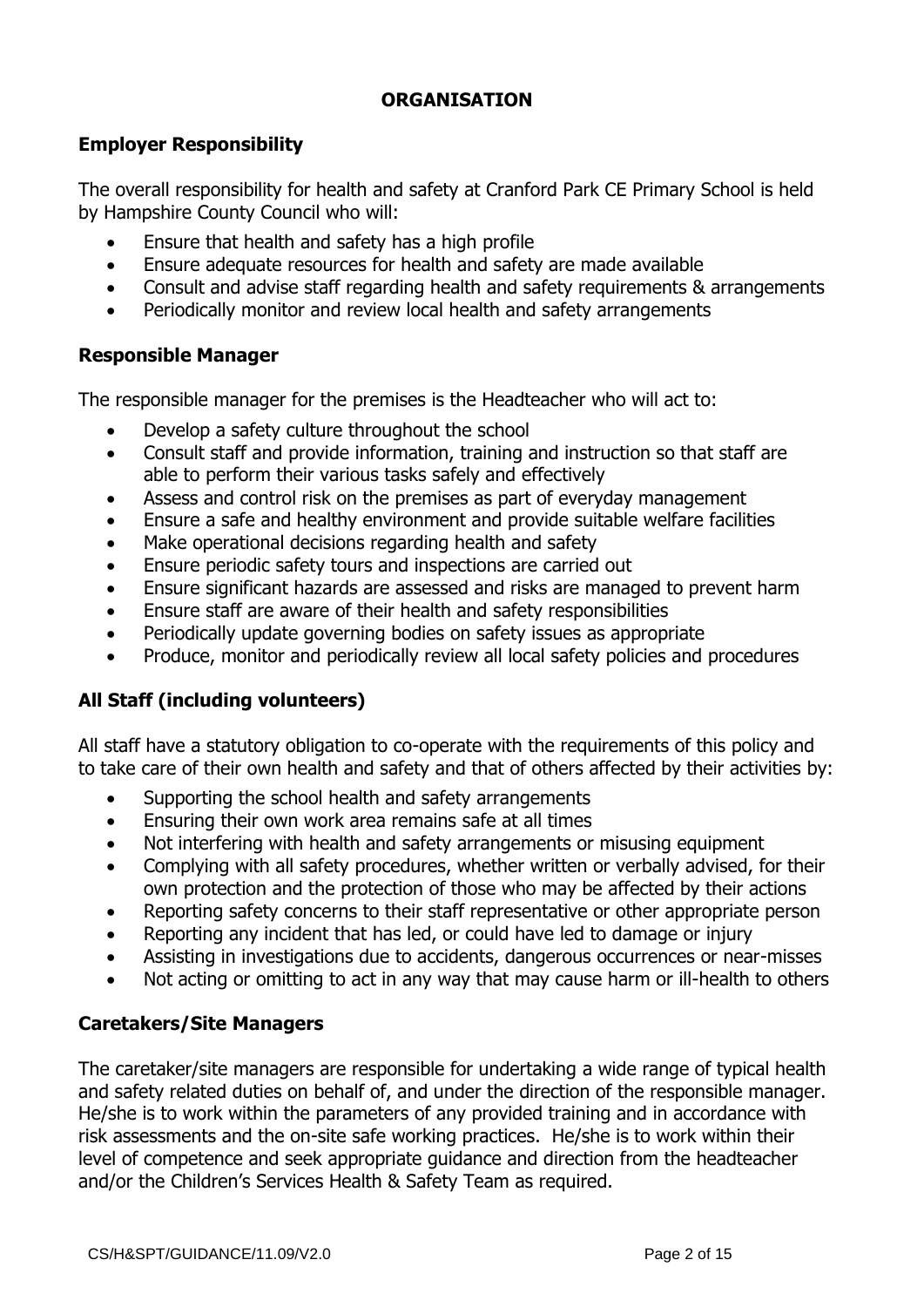# **On-Site Health & Safety Co-ordinator/Officer**

The on-site health & safety officer/co-ordinator to the school (the Business Manager) will manage, advise and co-ordinate local safety matters on behalf of, and under the direction of the responsible manager. He/she is to work within their level of competence and seek appropriate guidance and direction from the Headteacher and/or the Children's Services Health & Safety Team as required.

#### **All Teachers and Support Staff**

The responsibility of applying local safety procedures on a day-to-day basis rests with the teachers and support staff. Where any new process or operation is introduced in the area of their responsibility, they are to liaise appropriately so that the associated risks are assessed and any precautions deemed necessary are implemented. They are to ensure that all new members of staff under their control are instructed in their own individual responsibilities with regards to health and safety, and they will appropriately monitor those new staff. They are to make periodic inspections of their areas of responsibility, taking prompt remedial action where necessary to control risk.

#### **Resources Committee**

The purpose of the Resources Committee includes assisting in the assessment of safety related matters and providing appropriate support to the headteacher. As part of its Terms of Reference the Resources Committee meets periodically to monitor and discuss on-site health and safety performance, and recommend any actions necessary should this performance appear or prove to be unsatisfactory. Resources Committee members will be kept informed of all changes in practices and procedures, new guidance, accidents, incidents and risk related matters.

The Resources Committee meets half-termly and consists of a number of governors, including the Headteacher, with the Business Manager in attendance.

#### **Fire Safety Co-ordinator**

The Business Manager is the fire safety co-ordinator who, with the support of the Caretaker, is the competent person for fire safety on the premises and acts on behalf of the responsible manager. The Business Manager is to attend the fire safety co-ordinator training course and refresh this training every three years. The Caretaker is responsible for the local management and completion of day-to-day fire safety related duties and the recording of these in the Fire Safety Manual. The Business Manager is responsible for the review of the Fire Safety Manual.

The fire safety co-ordinator and the Caretaker are to work within their level of competence and seek appropriate guidance and direction from the headteacher and/or the Children's Services Health & Safety Team as required.

#### **Facilities Management Trained Staff**

The facility management trained member of staff (Caretaker) is the competent person for the overall management of general premises facilities and acts on behalf of the responsible manager. He/she is to attend the facilities management training course and refresh this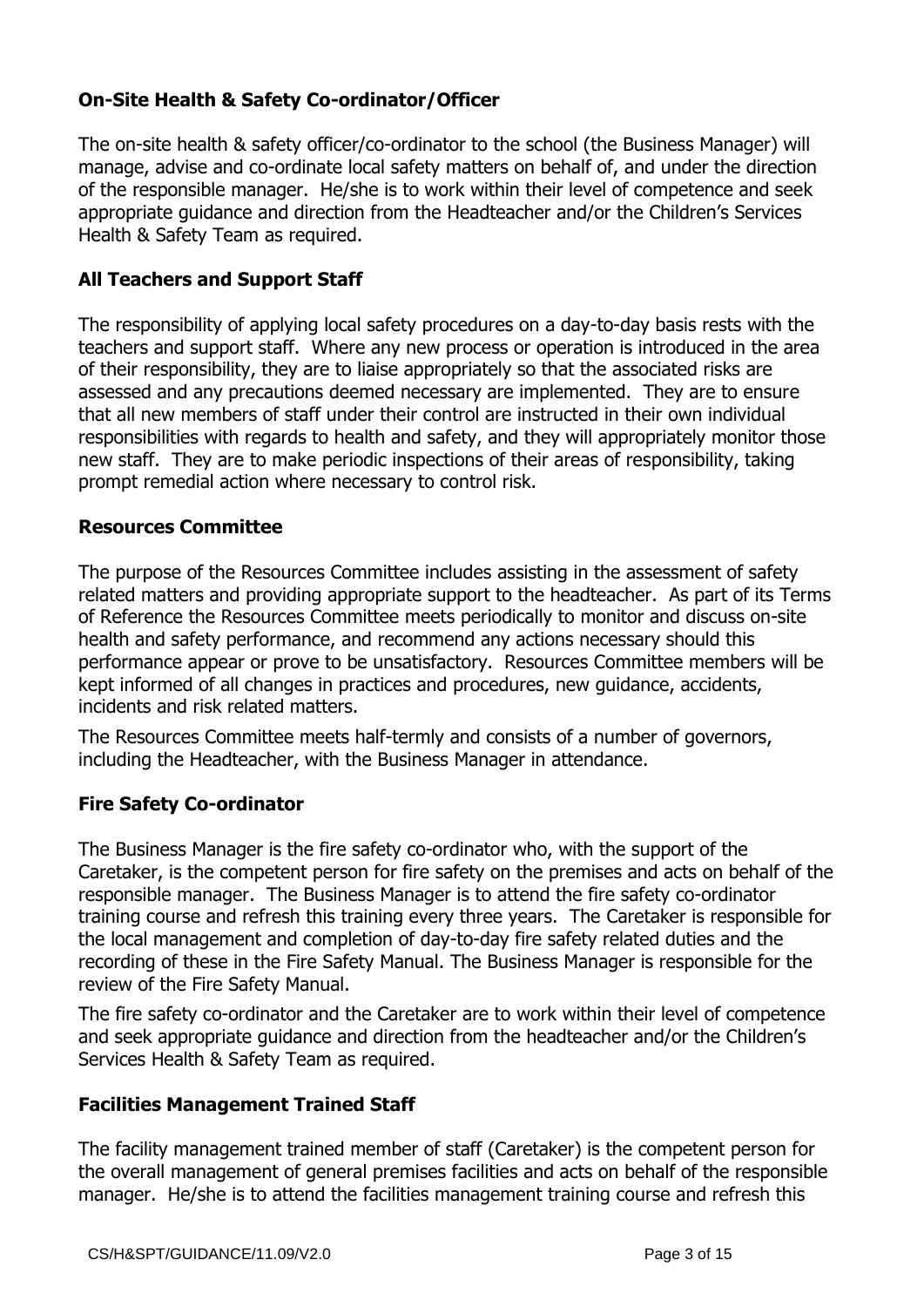training every six years. He/she is responsible for the local management and completion of day-to-day premises matters and duties. He/she is to work within their level of competence and seek appropriate guidance and direction from the headteacher and/or the Children's Services Health & Safety Team as required.

# **Health & Safety Representative**

The premises health and safety representative (whether a member of staff who is union appointed, or non-union and locally nominated) will represent the staff with regard to their health and safety at work. He/she is expected to promote a positive safety culture throughout the premises and carry out the health and safety duties appropriate to their role in accordance with current guidance and legislative requirements.

# **Heads of Department (Phase Leaders)**

The Heads of Department (Phase Leaders) are responsible for the day-to-day local management of health and safety within their own department, acting on behalf of the headteacher. He/she will ensure that staff are provided with adequate safety information and they will manage all integral and specific risks relating to the department's functions. He/she will ensure the department complies with overall school policies and procedures; that all activities are periodically risk assessed, periodic inspections are carried out, and necessary controls are implemented.

## **Legionella Competent Person**

The Caretaker is the nominated competent persons for Legionella on the premises and acts on behalf of the headteacher to provide the necessary competence to enable Legionella to be managed safely. He/she is to annually complete the Legionella e-learning course and all training records are to be retained.

The Legionella competent person will ensure that all periodic and exceptional recording, flushing, cleaning and general Legionella management tasks are correctly completed and recorded in accordance with departmental and corporate requirements. He/she will advise the headteacher of any condition or situation relating to Legionella which may affect the safety of any premises users. He/she is to work within their level of competence and seek appropriate guidance and direction from the headteacher and/or the Children's Services Health & Safety Team as required.

## **Asbestos Competent Person**

The Caretaker is the nominated competent persons for asbestos on the premises and acts on behalf of the headteacher to provide the necessary competence to enable asbestos to be managed safely. He/she is to annually complete the asbestos e-learning course and all training records are to be retained.

The asbestos competent person will ensure that all staff have a reasonable awareness of asbestos management and dangers. He/she is to ensure that the appropriate staff are competent in the use of the asbestos register and that asbestos is managed in accordance with departmental and corporate requirements. He/she will advise the headteacher of any condition or situation relating to asbestos which may affect the safety of any premises users. He/she is to work within their level of competence and seek appropriate guidance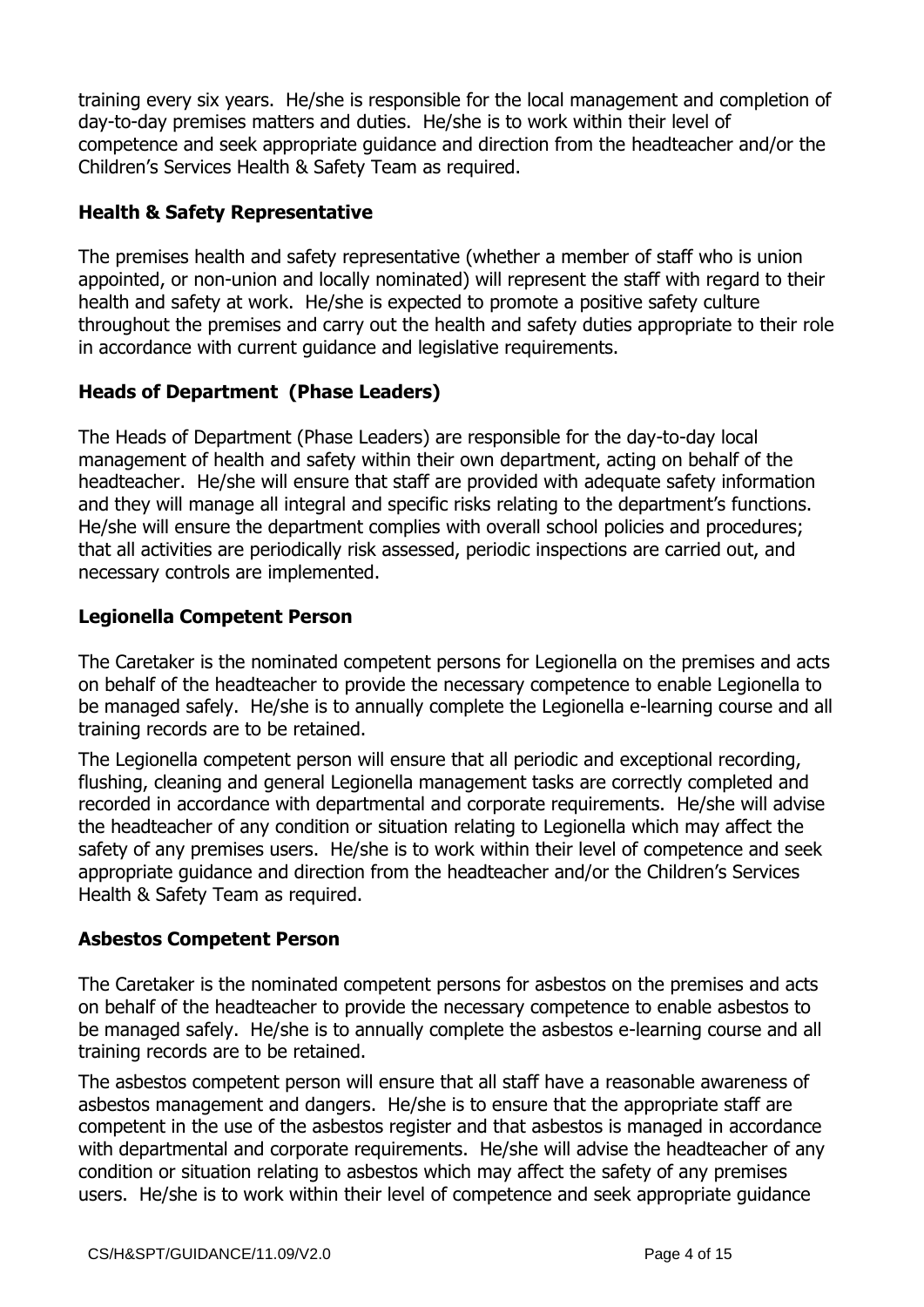and direction from the headteacher and/or the Children's Services Health & Safety Team as required.

## **Accident Investigator**

The on-site trained accident investigator is the Headteacher who will lead on all accident investigations in accordance with departmental and corporate procedures.

#### **ARRANGEMENTS**

The following arrangements for health and safety have been developed in accordance with the Management of Health and Safety at Work Regulations 1999. These arrangements set out all the health and safety provisions for the School and are to be used alongside other current school procedures & policies.

In carrying out their normal functions, it is the duty of all managers and staff to act and do everything possible to prevent injury and ill-health to others. This will be achieved in so far as is reasonably practicable, by the implementation of these arrangements and procedures.

## **Accident/Incident Reporting & Investigation**

The on-site management, reporting and investigation of accidents, incidents and near misses is carried out in accordance with departmental and corporate policy requirements.

Any accident, incident or injury involving staff, visitors, contractors, and the more serious accidents/incidents to children are to be reported and recorded on the HCC Accident/incident reporting form (on line or via the paper version stored in the office). If the paper version is used then it will need to be added on to the on line system as soon as practical).

A copy of the completed form is then automatically sent to Children's Services Health & Safety Team and the person reporting the incident and the manager will receive a request to carry out an investigation and a link to record this on. The purpose and intended outcome of the investigation is to identify the immediate and underlying causes of the accident so as to be able to implement appropriate measures to prevent reoccurrence.

Minor accidents to pupils are to be recorded in the Children's Accident Books located in the School Office and in the playground medical bags.

The more serious accidents that are notifiable to the Health & Safety Executive (HSE) will be notified to the Children's Services Health & Safety Team for them to report. A copy of the form will then created by CSHST and sent to the HSE.

The more serious accidents that are notifiable to the Health & Safety Executive (HSE) are to be reported using the F2508 Report Form and a copy is to be forwarded to the Children's Services Health & Safety Team.

The responsible manager/headteacher will ensure that the governing body is appropriately informed of all incidents of a serious nature. All accident/incident reports will be monitored by the Headteacher and the resources committee for trend analysis in order that repetitive causal factors may be identified to prevent reoccurrences.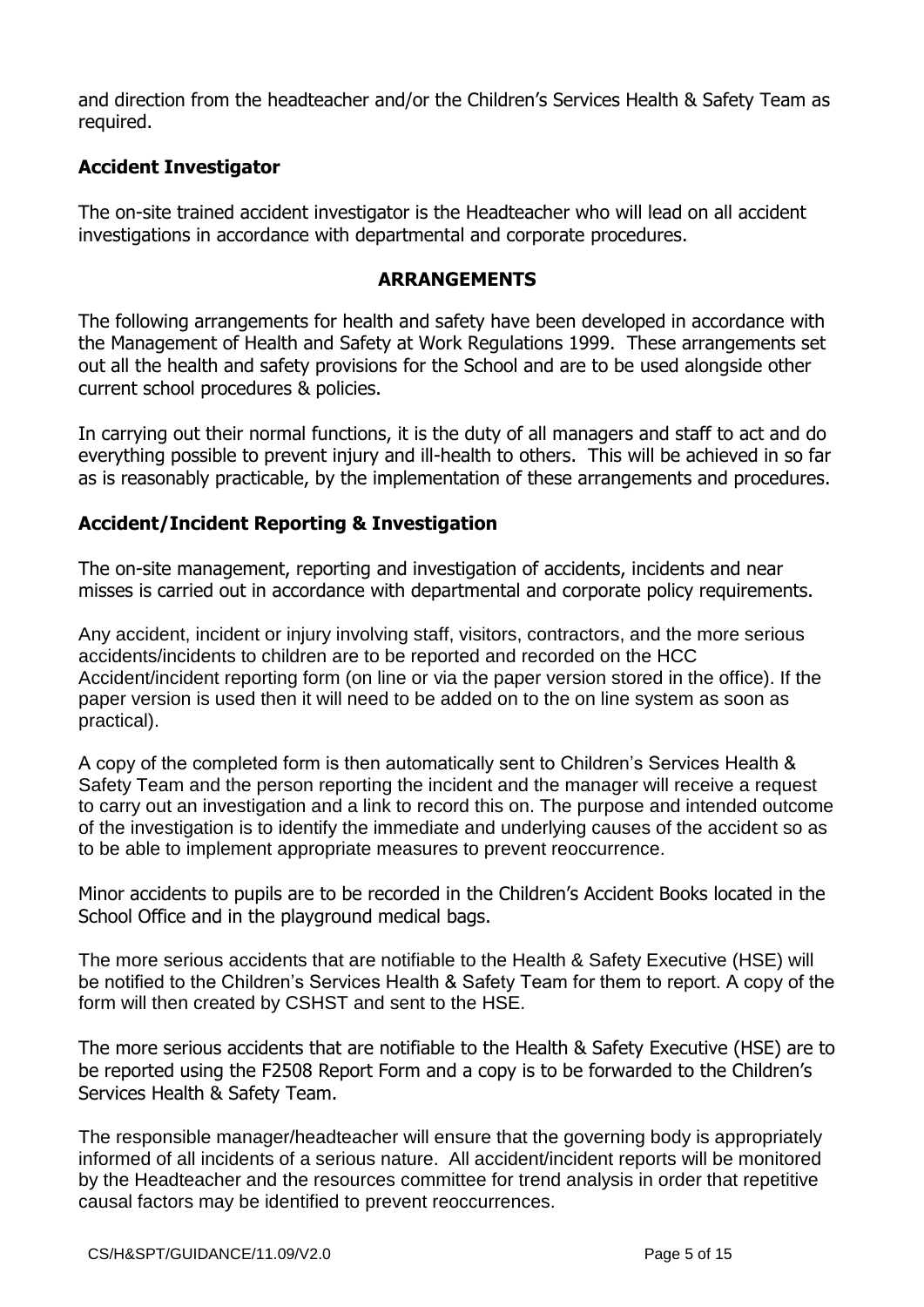Premises hirers and community/extended service/third party users must report all incidents related to unsafe premises or equipment to the unit/centre/school/premises staff, who will appropriately report and investigate each incident. Incidents related to the user's own organised activities are to be reported by them in line with their own reporting procedures.

## **Administration Of Medicines**

Arrangements regarding medicines are set out in the Administration of Medicines Policy.

#### **Asbestos Management**

Asbestos management on site is controlled by the Caretaker. The asbestos register as issued by the Asbestos Team is located at the School Offices and is to be shown to all contractors who may need to carry out work on site. Contractors must sign the register as evidence of sighting prior to being permitted to commence any work on site.

The Responsible Manager and the Caretaker must complete the asbestos checklist relevant to their role (one for each role) when they are appointed. Copies of these must be retained with the asbestos register.

Any changes to the premises' structure that may affect the asbestos register information will be notified to the Asbestos Team in order that the asbestos register may be updated accordingly.

Under no circumstances must staff drill or affix anything to walls that may disturb materials without first checking the register and/or obtaining approval from the nominated responsible person.

Any damage to any structure that possibly contains asbestos, which is known or identified during inspection, should be immediately reported to the headteacher and/or the asbestos nominated responsible person who will immediately act to cordon off the affected area and contact the Asbestos Team for guidance. Any contractor suspected to be carrying out any unauthorised work on the fabric of the building should be immediately stopped from working and immediately reported to the headteacher and/or asbestos competent person.

## **Child Protection**

Arrangements regarding child protection are set out in the Child Protection Policy.

## **Community Users/Lettings/Extended Services**

The headteacher will ensure that:

- Third parties and other extended service users operate under hire agreements
- A risk assessment for the activity is completed
- The premises is safe for use and is always inspected prior to, and after each use
- Means of general access and egress are safe for use by all users
- All provided equipment is safe for use
- Fire escape routes and transit areas are safe and clear of hazards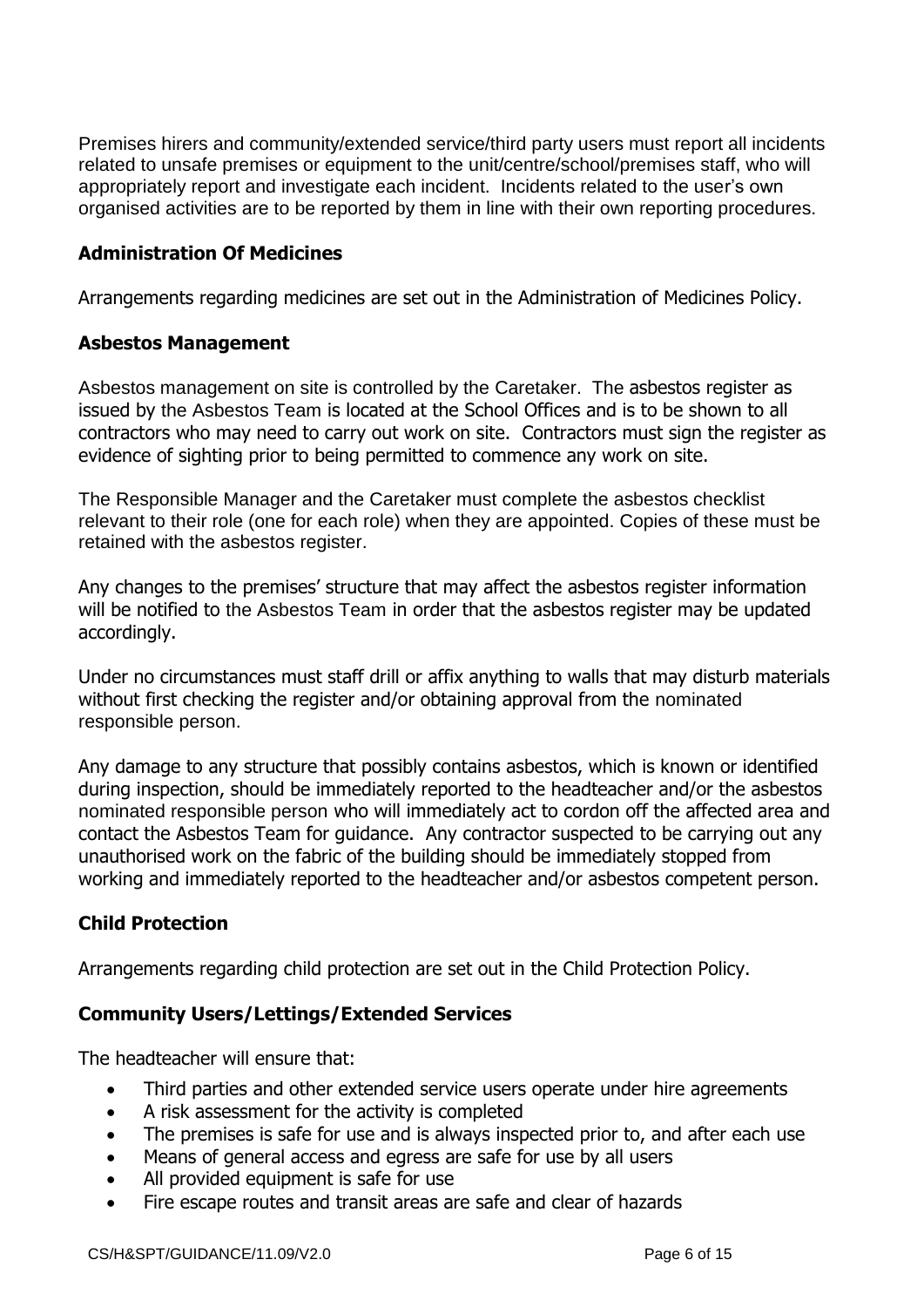Hirers/users are formally made aware of fire safety procedures and equipment

# **Contractors on Site**

Whenever possible, HCC approved contractors are always used for contractual work on the premises. Where non-HCC approved contractors may be required or selected for use then appropriate safe selection procedures are to be used to ascertain competence prior to engaging their services. The departmental CSAF-013 Safe Selection of Contractors Checklist is to be used to determine competence of non-HCC contractors who will require adequate risk assessments to demonstrate their safe working practices for specific work being undertaken.

All contractors must report to the school office where they will be asked to sign the visitors book and asbestos register, and will be given a badge to wear while working on site. All contractors must be issued with the local written contractor induction brief that includes all relevant details of fire safety procedures & local safety arrangements.

Host staff are responsible for monitoring work areas and providing appropriate supervision, more so where the contractor's work may directly affect staff and pupils on the premises.

## **Curriculum Activities**

All safety management and risk assessments for curriculum based activities will be carried out under the control of the relevant Phase Leaders and subject leaders using the appropriate codes of practice and safe working procedural guidance for Design & Technology, Science, Music, Physical Education & Sport, Art, Swimming and Drama as issued by CLEAPSS, HIAS and Hampshire County Council. Phase leaders and the appropriate subject leaders will be responsible for local risk management and ensuring that maintenance of equipment and premises in their areas of the curriculum are managed safely following the appropriate guidance.

## **Display Screen Equipment**

All users must complete the *display screen equipment e-learning course* every year without exception. All users must carry out periodic workstation assessments using CSAF-001 Workstation Assessment Form. Workstation assessments will be actioned as necessary by line managers and routinely reviewed at intervals not exceeding three years.

## **Electrical Equipment**

The headteacher will ensure that:

- Only authorised and competent persons are permitted to install or repair equipment
- Where 13-amp sockets are in use, only one plug per socket is permitted
- Equipment is not to be used if found to be defective in any way
- Defective equipment is to be reported & immediately taken out of use until repaired
- All portable electrical equipment will be inspected/tested annually.
- Equipment testing/inspection can only be carried out by a competent person.
- The competent person to be used is an authorised Hampshire County Council Company.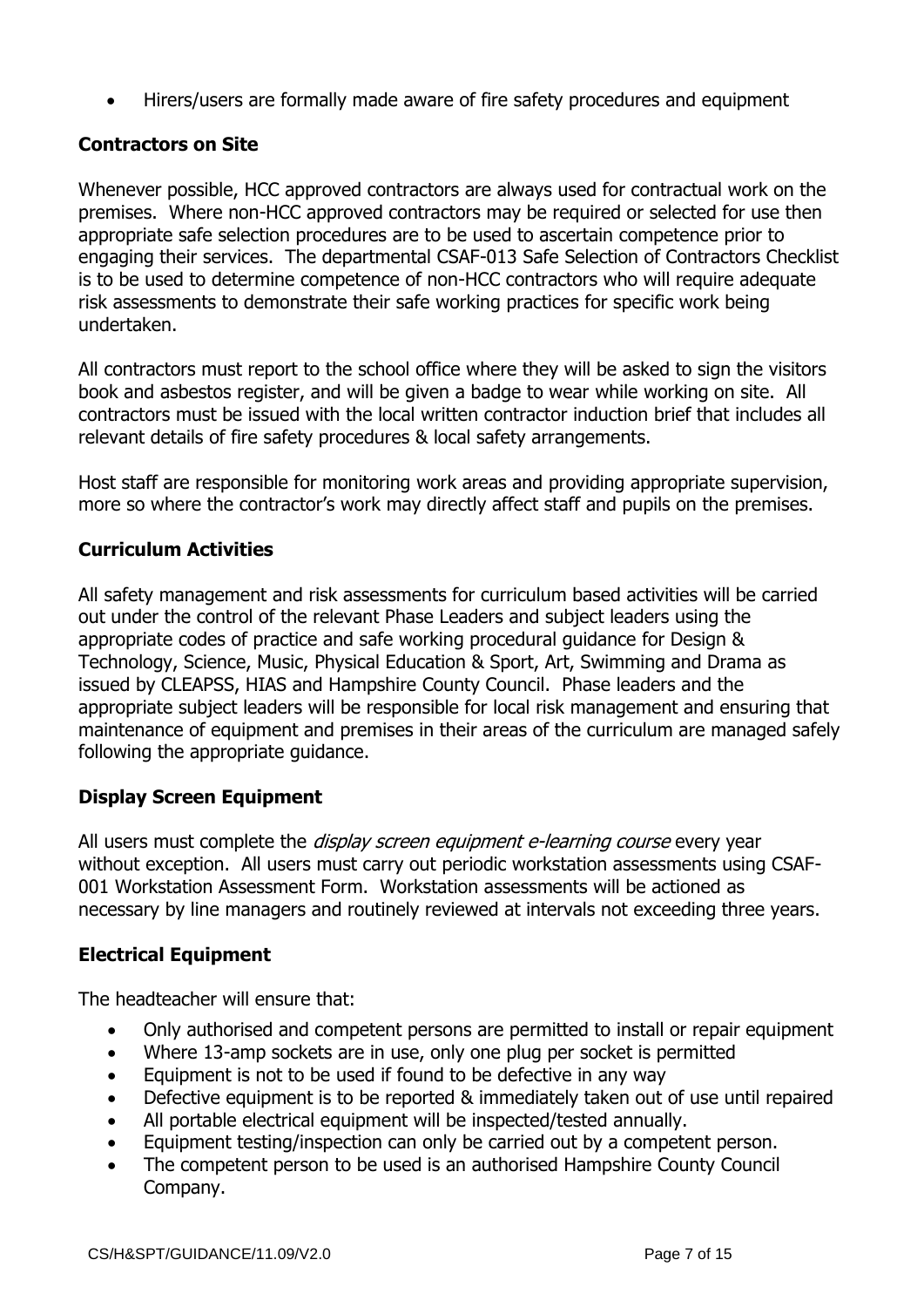- Private electrical equipment is not to be brought onto the premises or used unless its use is approved by management and it has been tested
- New equipment must be advised to the headteacher in order that it can be added to future PAT testing schedules

Any defective or suspected defective equipment, systems of work, fittings etc must be reported to the Site Manager and attended to as soon as possible.

#### **Emergency Procedures**

General emergency evacuation for non-fire related emergencies is to be carried out in accordance with the school emergency evacuation plan. The school has a fire emergency plan for fire related emergencies and an emergency evacuation plan for all non-fire emergencies.

All staff will receive a brief and/or a copy of the emergency evacuation plan at induction, and they will be periodically provided with updated information as the emergency evacuation plan is routinely reviewed and amendments are introduced.

Personal Emergency Evacuation Plans are to be completed, provided and exercised for any vulnerable persons to be able to ensure safe, assisted evacuation in the event of an emergency incident.

# **Fire Safety**

Arrangements regarding fire safety are set out in the Fire Safety Manual. The fire safety coordinator is the competent person for fire safety on the premises and is the immediate point of contact for all fire safety related enquiries on site.

The headteacher will ensure through the fire safety co-ordinator that:

- All staff complete the mandatory *fire safety induction e-learning course* every year
- Fire safety procedures are readily available for all staff to read
- Fire safety information is provided to all staff at induction and periodically thereafter
- Fire safety notices are posted in the key areas of the building close to the fire points
- Evacuation routes and assembly points are clearly identified
- Staff are aware of their own responsibilities for knowing the location of fire points and fire exits. They should also know the location of the assembly point in the event of fire
- All staff are familiar with the flammable potential of materials and substances that they use and exercise maximum care in their use, especially with those marked flammable
- Fire evacuation procedures, fire safety training and fire alarm testing are carried out in accordance with corporate guidance and the premises fire safety manual
- The fire risk assessment is reviewed annually by the fire safety co-ordinator and amended as new hazards or required amendments are identified

## **First Aid**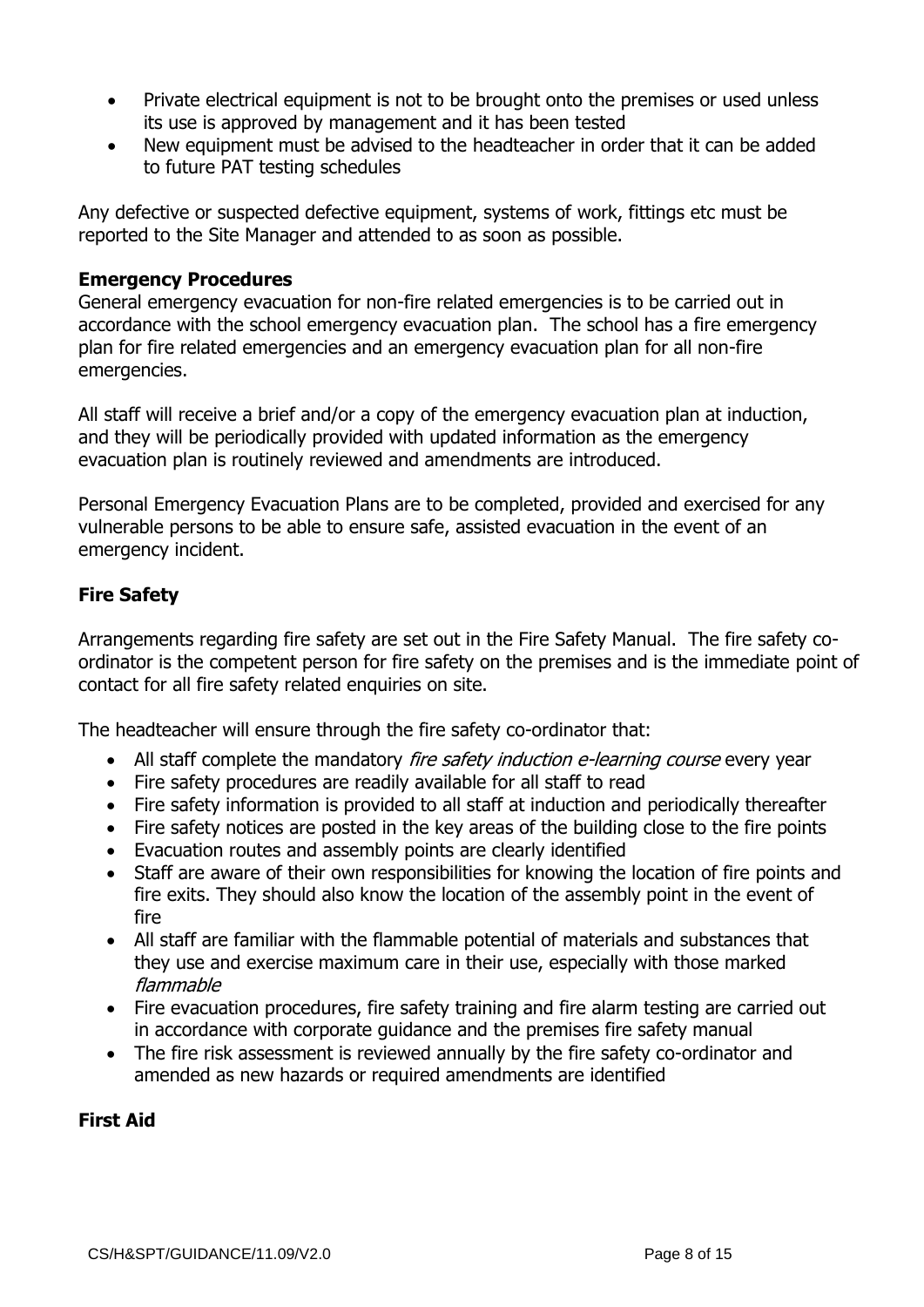Arrangements regarding first aid provision are set out in the First Aid Policy. The names and locations of the first aid trained staff on site are listed in the first aid policy and also clearly signposted around the premises.

First aid is never to be administered by anyone except first aid trained staff with in-date training certification, operating within the parameters of their training.

## **General Equipment**

All general equipment requiring statutory inspection and/or testing on site *(eq. boilers,* hoists, lifting equipment, local exhaust ventilation, PE equipment, climbing apparatus) will be inspected by appropriate competent contractors as provided by the term contractor under PBRS arrangements, or as locally arranged.

Equipment is not to be used if found to be defective in any way. Defective equipment is to be reported and immediately taken out of use until repairs can be carried out.

## **Glazing**

Glass and glazing on site has been surveyed and risk assessed to ensure that it is suitable safety glass for the area in which the glazing is located, this includes taking account for the activities undertaken and types of children at the school. The survey and assessment are kept electronically (H:\Health and Safety\Glazing Survey) and will be reviewed when there are any changes to glazing and at least every 3yrs.

## **Good Housekeeping**

Tidiness, cleanliness and efficiency are essential factors in the promotion of good health and safety. The following conditions are to be adhered to at all times:

- All corridors and passageways are kept free from obstruction
- Shelves in storerooms and cupboards are stacked neatly and not overloaded
- Floors are kept clean and dry, and free from slip and trip hazards
- Emergency exits and fire doors are not obstructed in any way
- Supplies are stored safely in their correct locations
- Rubbish and litter are cleaned and removed at the end of each working day
- Poor housekeeping or hygiene conditions are immediately reported

#### **Hazardous Substances**

Hazardous substances, materials, chemicals and cleaning liquids are not permitted to be used or brought into use on site unless a documented COSHH assessment has been undertaken by the trained COSHH assessor, and the product has been approved for safe use on site by the headteacher. The premises COSHH assessor acting on behalf of the headteacher is the Caretaker.

When using a harmful substance, whether it is a material, cleaning fluid or chemical substance, staff must ensure that adequate precautions are taken to prevent ill-health in accordance with the COSHH assessment completed for that hazardous substance. Staff must never attempt to use a harmful substance unless adequately trained to do so, and then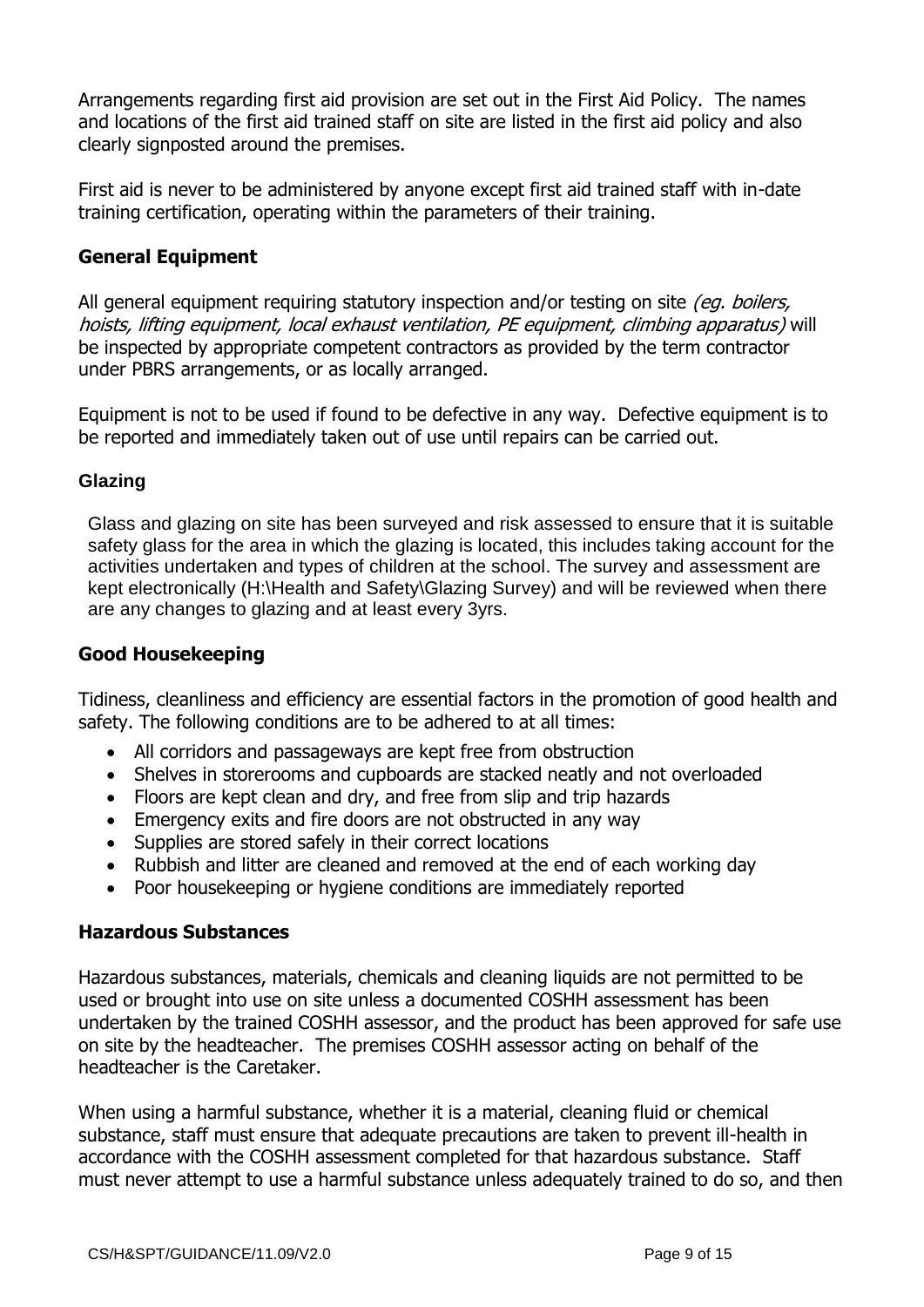only when using the safe working practices and protective equipment identified in the COSHH assessment.

All hazardous substances are to be stored in the secure and signed storage when not in use which is in the site manager's cupboard. This is to remain locked at all times when children are on the premises.

## **Inspections and Monitoring**

Daily monitoring of the premises, through working routines and staff awareness, is expected to identify general safety concerns and issues which should be immediately recorded in the premises defect book and reported to the Caretaker/ Site Manager.

Monitoring and inspections of individual departments will be carried out by Phase Leaders and/or the subject leaders as nominated by the Headteacher.

Routine documented inspections of the premises will be carried out every half term by a Governor with either the Caretaker/ Business Manager, in accordance with the premises monthly inspection schedule. Inspection findings are to be recorded on the locally adapted CSAF-005/CSAF-010(A/B/C) Premises Safety Inspection Checklist.

Defects identified during these routine documented inspections are to be immediately reported to the Caretaker/Site Manager and recorded in the defect book. Any identified high level risks or safety management concerns are to be actioned immediately and drawn to the attention of the Resources Committee.

It is the school's responsibility that the termly H&S web monitoring form is completed is by The Headteacher and/or the Business Manager. This monitoring form will focus on different areas each term and is an integral part of the School and CSHST monitoring programmes.

## **Kitchens**

The main kitchen area is only to be used by authorised staff in accordance with the identified safe working procedures. Authority and procedures for local management of the main kitchen is held by HC3S and the Head of Kitchen. Any persons not normally authorised but wishing to enter the kitchen area must gain approval prior to entry and must strictly adhere to the kitchen safe working practices.

Safe working procedures and authorised access for other kitchen areas, canteens, food preparation areas are controlled by the Head of Kitchen.

The Food technology room will adhere to local and curriculum guidance. A member of the teaching staff will also hold a Food Hygiene Certificate Level 2.

#### **Legionella Management**

Legionella management on site is controlled by the Legionella competent person who will manage and undertake all procedures regarding Legionella in accordance with Hampshire County Council policy and guidance. Records of all related training, flushing, temperature monitoring, cleaning and defects are to be retained for auditing purposes.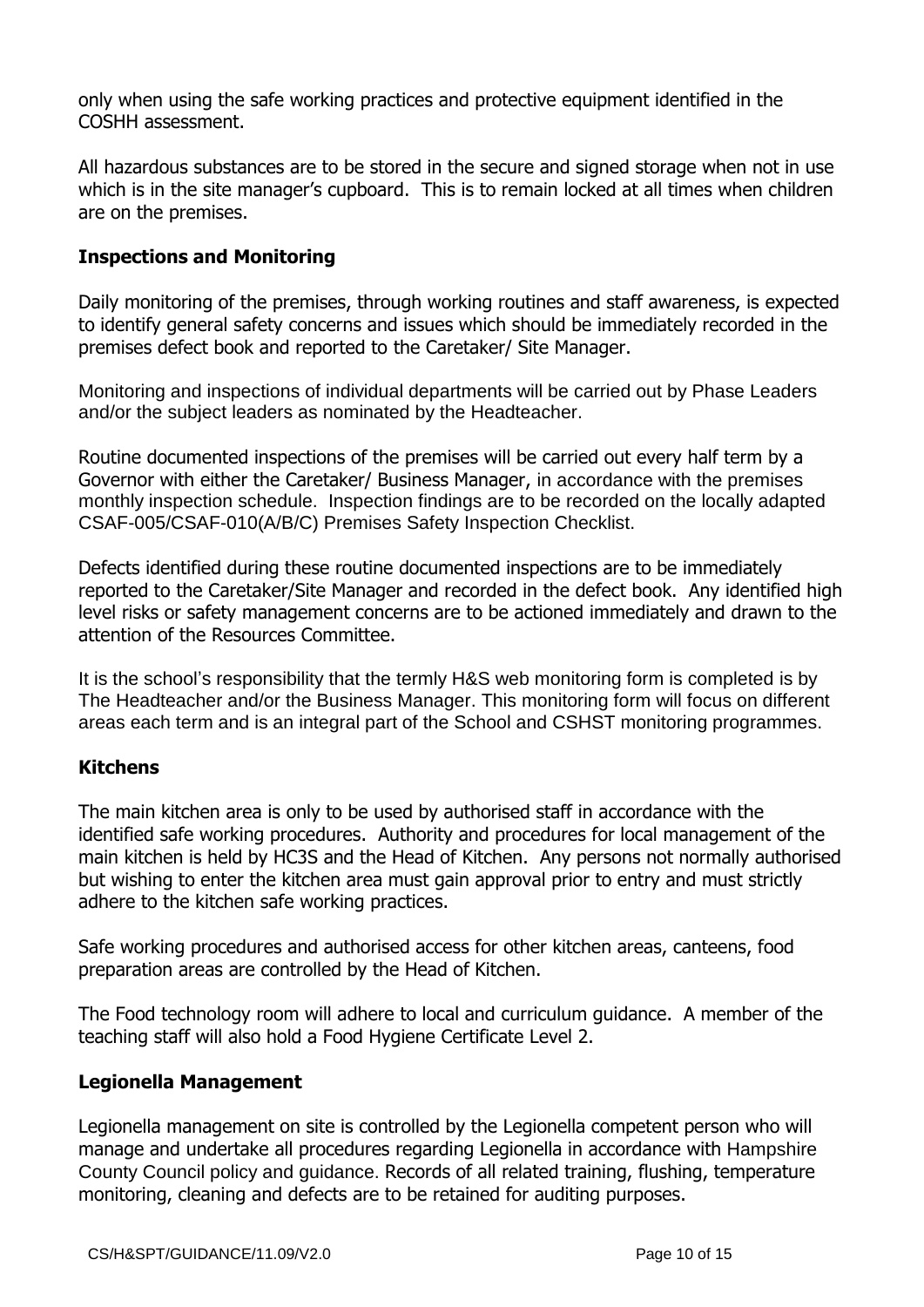## **Lone Working**

Lone working increases the risks to the individual and as such needs to be kept to a minimum (both in terms of the frequency of lone working and the time spent undertaking the activity). To further reduce the risks lone workers should not undertake hazardous tasks whilst working alone, e.g.:

- Working at Height
- Using hazardous equipment/tools (i.e. hedge trimmers)

When lone working is undertaken it must only take place:

- With the Responsible Manager/Headteacher's approval
- And be in accordance with the Corporate Lone Working Procedure where staff have been appropriately categorised and control measures have been identified and put into place.

The lone working arrangements for staff who may undertake lone working on this site are that the member of staff must ensure a family member knows they will be lone working and what time they are expected home. They will have contact numbers for the Headteacher, Business manager and Caretaker in order to contact them if they have any concerns about the member of staff.

## **Moving and Handling**

All staff must complete the *moving and handling e-learning course* every year without exception. Staff are not permitted to regularly handle or move unreasonably heavy or awkward items, equipment or children unless they have attended specific moving and handling training and/or have been provided with mechanical aids in order to work safely.

Any significant moving and handling tasks are to be specifically risk assessed in order that training requirements and mechanical aids can be accurately determined to ensure that the task is carried out safely. The caretaker/site manager is expected to undertake regular physical work which would typically include significant moving and handling, so therefore he/she must attend a formal moving and handling course specific to the work requirements.

## **Off-site Activities**

Arrangements regarding off-site activities are managed in accordance with the Outdoor Education Service's procedures and guidance.

## **Physical Intervention**

Arrangements regarding physical intervention are set out in the Physical Intervention Policy.

## **Provision of Information**

The headteacher will ensure that information systems are established so that staff are periodically provided with information regarding safety arrangements on the premises. These systems are staff meetings, meeting minutes, email distribution. Local health and safety advice is available from the Site Manager / Headteacher and the Children's Services Health & Safety Team can provide both general and specialist advice.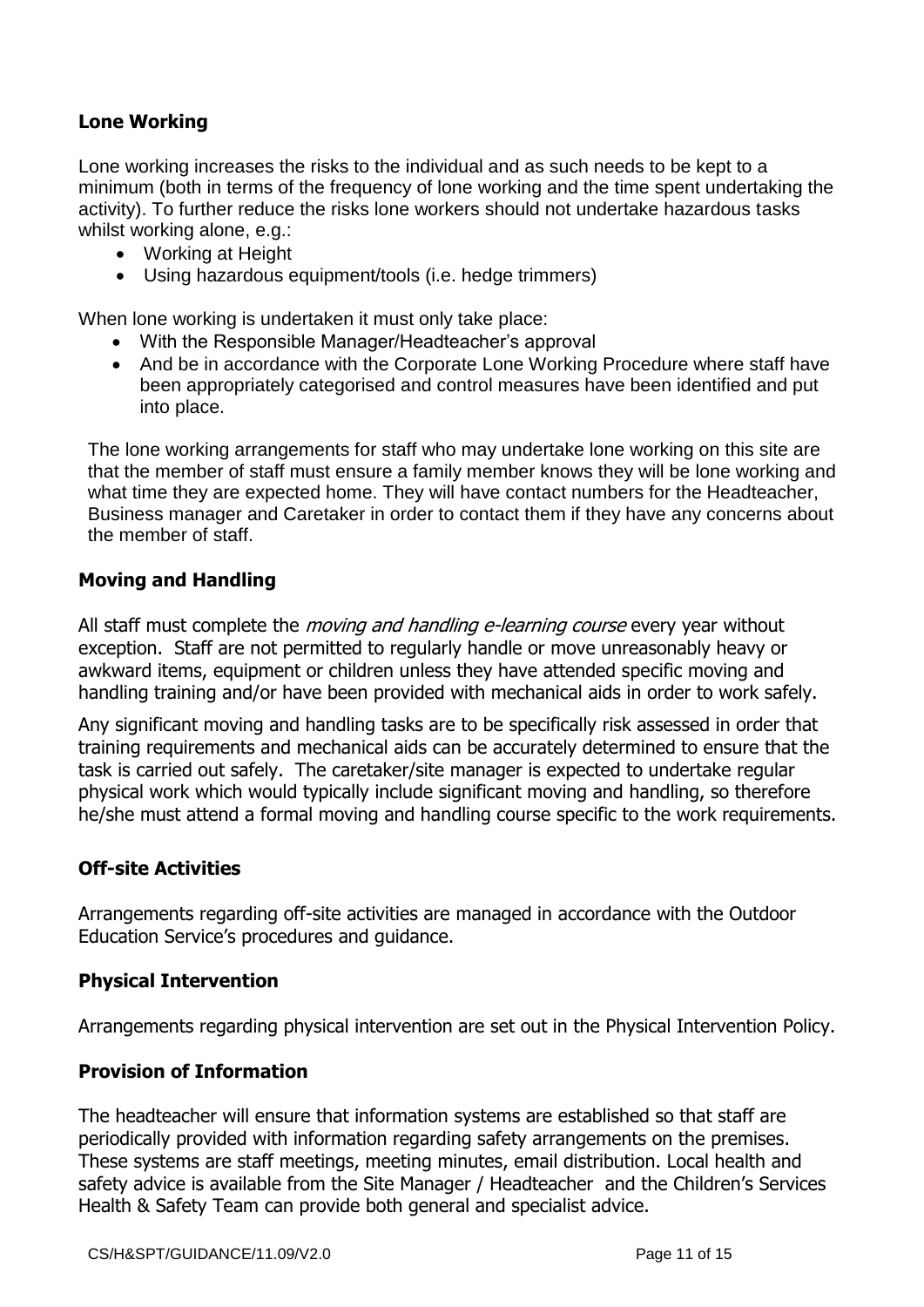The *Health and Safety Law* poster is displayed in the Staff Room on the Health and Safety Notice-board.

## **Risk Assessment**

General risk assessment management will be co-ordinated by The Headteacher and Caretaker/Site Manager in accordance with guidance contained in the Children's Services Safety Guidance.

Risk assessments must be undertaken for all areas where a significant risk is identified or a possibility of such risk exists.

The trained risk assessor on site, who are The Headteacher and the Caretaker/ Site Manager, will oversee the correct completion of risk assessments as appropriate. Risk assessments will be carried out by those staff with the appropriate knowledge and understanding in each area of work.

All risk assessments and associated control measures are to be approved by the headteacher or their delegated member of staff prior to implementation.

Completed risk assessments are listed in the Risk Register and will be reviewed periodically in accordance with each risk assessment's review date as listed for review in the premises bring-up diary system.

## **Security**

Arrangements regarding security are based on the premises security risk assessment and are set out in the on-site security policy & procedures which include emergency unlock routines.

## **Smoking**

Smoking is not permitted on the premises. Further information is in our Smoking Policy

## **Stress & Wellbeing**

Cranford Park CE Primary School is committed to promoting high levels of health and wellbeing and recognises the importance of identifying & reducing workplace stressors. Stress management through risk assessment and appropriate consultation with staff will be periodically reviewed and acted upon in accordance with the Children's Services' and Health & Safety Executive's Management Standards, guidance and requirements.

On-site arrangements to monitor, consult and reduce stress situations are addressed in staff meetings.

## **Traffic Management**

Arrangements regarding on-site traffic safety are based on the findings from the traffic on site checklist and are set out in the Traffic Management Plan.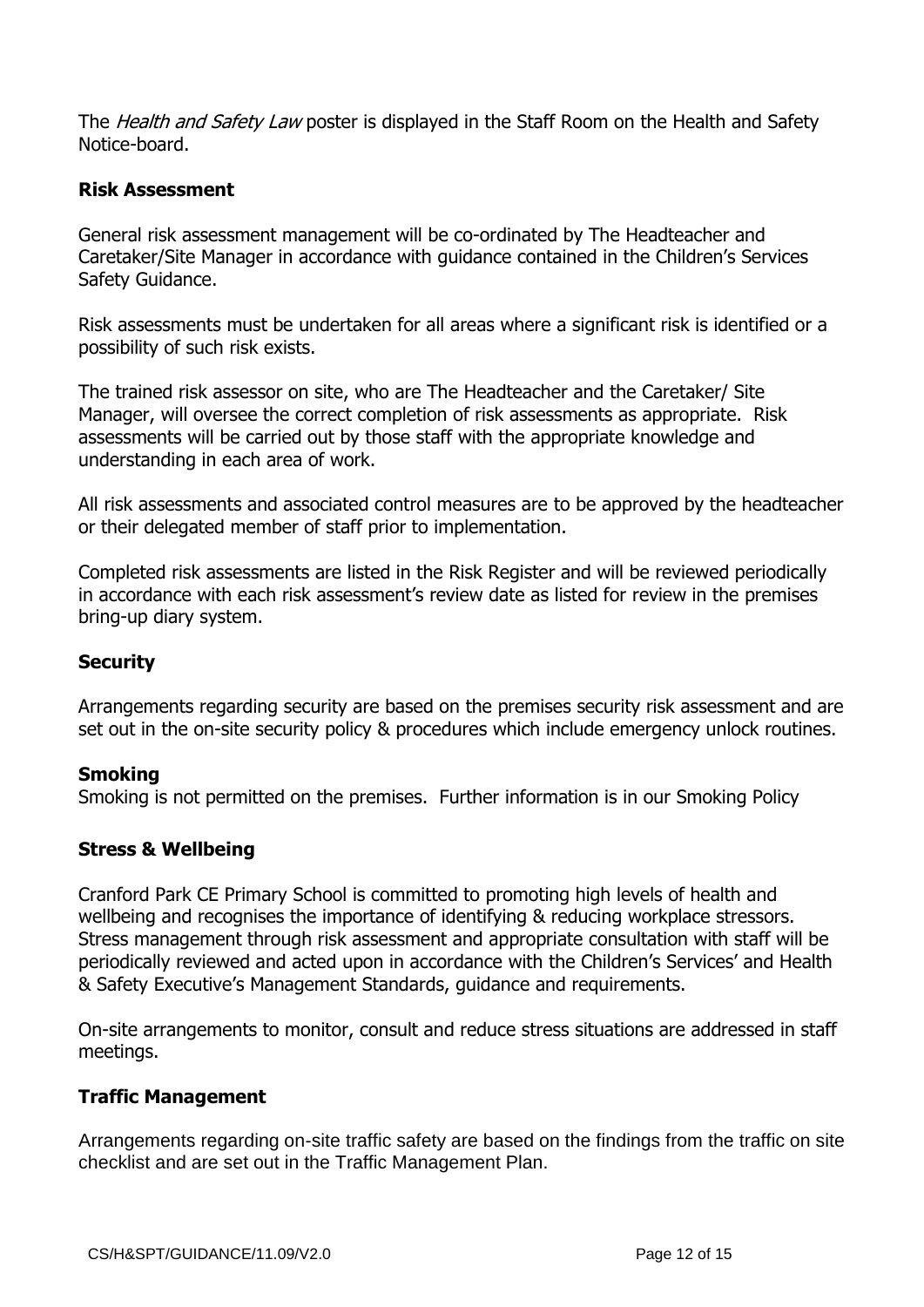These measures have then been shared with staff and the relevant provisions communicated to parents/visitors.

# **Training**

Health and safety induction training will be provided and recorded for all new staff/volunteers in accordance with the New Staff Induction Checklist.

The headteacher is responsible for ensuring that all staff/volunteers are provided with adequate information, instruction and training regarding their safety at work. A training needs analysis will be carried out from which a comprehensive health and safety training plan will be developed and maintained to ensure health and safety training is effectively managed for all staff who require it.

All staff will be provided with the following as a minimum training provision:

- Induction training regarding all the requirements of this health and safety policy
- Appropriate local training regarding risk assessments and safe working practices
- Updated training and information following any significant health and safety change
- Specific training commensurate with their own role and activities
- Periodic refresher training that will not exceed three yearly intervals
- Appropriate annual e-learning courses to meet HCC mandatory corporate training requirements

Training records are held by the Headteacher who is responsible for co-ordinating all health and safety training requirements, maintaining the health and safety training plan, and managing the planning of refresher training for all staff in collaboration with the Business Manager.

## **Violent Incidents**

Violent, aggressive, threatening or intimidating behaviour towards staff, whether verbal, written, electronic or physical, will not be tolerated at this school.

Staff must report all such violent and aggressive incidents to ensure that there is an awareness of potential issues and/or injuries, and so as to enable incidents to be appropriately investigated so that reasonable actions may be taken to support those involved and reduce the risk of similar incidents occurring in the future.

Violent incident reporting is completely confidential. Violent and aggressive incidents are to be reported using incident reporting system.

## **Visitors**

All visitors must initially report to the main reception where they will be provided with the key health, safety and fire safety information to enable them to act appropriately and safely in the event of an incident.

Visitors to the premises will be provided with a badge, sign the visitor book, read information & receive a safety leaflet.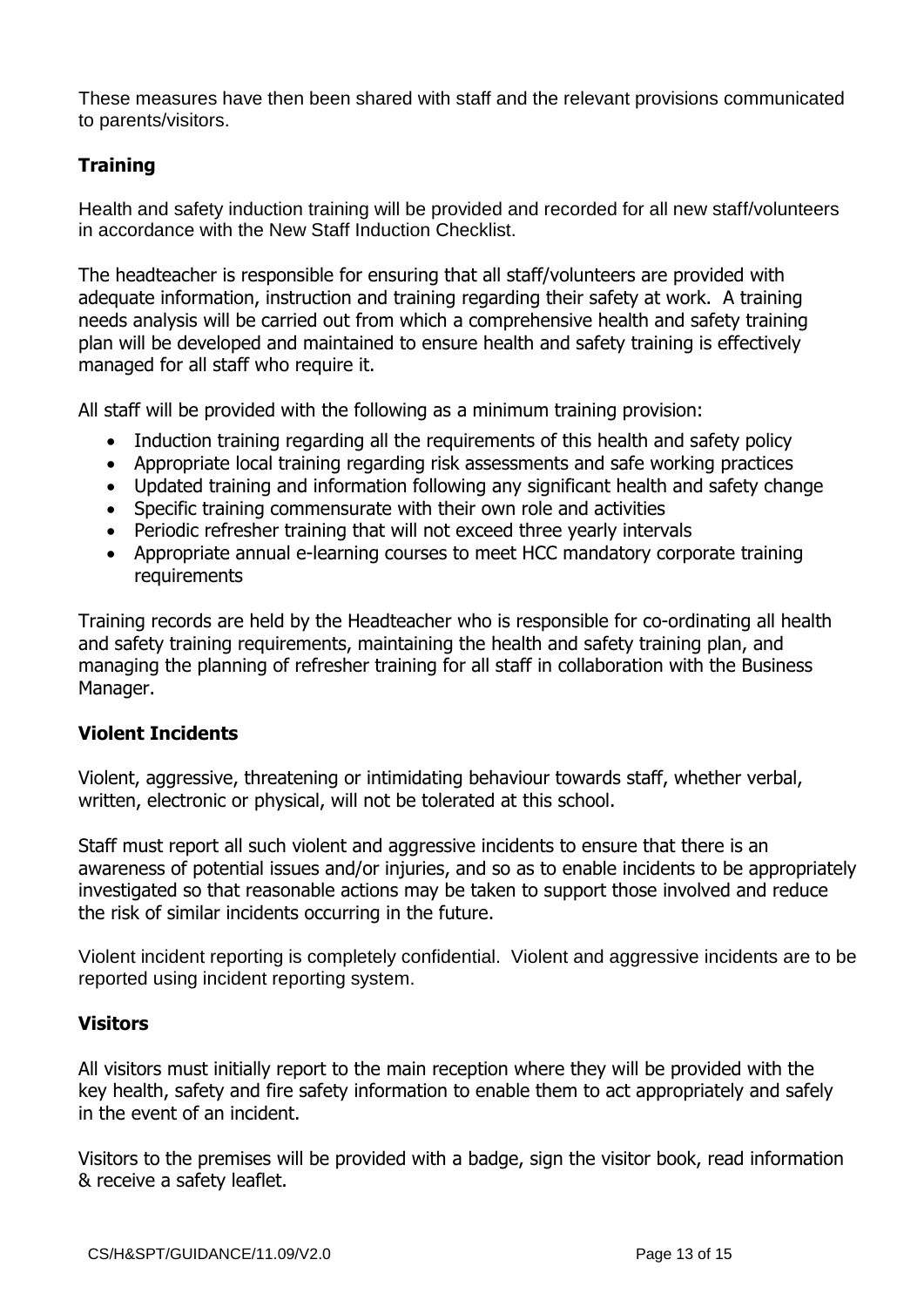#### **Vulnerable Persons**

Where there are vulnerable persons (young, pregnant, those with a disability, those with temporary or permanent medical conditions etc) working or visiting the premises, a risk assessment will be completed and appropriate procedures implemented to ensure their health, safety and welfare whilst on site.

#### **Work at Height**

Work at height is always to be undertaken in accordance with the Corporate policy on Work at Height. At Cranford Park CE Primary School general work at height will be undertaken in accordance with the on-site generic risk assessment for work at height which identifies general requirements and safe working practices. Specific or higher risk tasks will be carried out in accordance with a specific risk assessment for that task.

The competent person for work at height on the premises who has attended the Caretaker Support Service Ladder & Stepladder Safety half-day course is the Caretaker/Site Manager and he/she is authorised to:

- Use steps, stepladders and leaning ladders in accordance with their training
- Provide step stool instructional training briefs to staff in accordance with SGP 23-08
- Provide stepladder and steps training to staff using the Children's Services Stepladder & Steps Safety user training presentation
- Carry out periodic inspections of all on-site ladders, stepladders and podium steps
- Remove access equipment from use if defective or considered inappropriate for use

The competent person for work at height and all other staff are not permitted to use any other access equipment for work at height without specific training. This includes the use of scaffolding, mobile towers and mobile elevated work platforms.

Children's Services staff will not be permitted to work on roofs, unless they have suitable edge protection and safe access arrangements.

Work at height on the premises is only permitted to take place under the following conditions:

- Any work to be carried out at height must be underpinned by a risk assessment
- Access equipment selected for work at height must be selected by the competent person and only used as specified in the risk assessment
- Any staff working at height must be appropriately trained to use the access equipment
- Staff are not to improvise or use alternative access methods of their own choice
- Use of any furniture, including tables and chairs, is forbidden for any work at height
- Staff may only use step stools if they have received a local instructional training brief
- Staff may only use stepladders if they have attended the Ladder stepladder training or have received training from the ladder and stepladder competent person (using the CSHST Ladder presentation).
- Staff may only use leaning ladders if they have personally attended the Caretaker Support Service Ladder & Stepladder Safety half-day course within every three years
- Any safety concerns about a work at height task must be raised prior to work starting
- Access equipment used on site such as ladders and stepladders must only be that provided and are never to be lent to, or borrowed from third parties or contractors